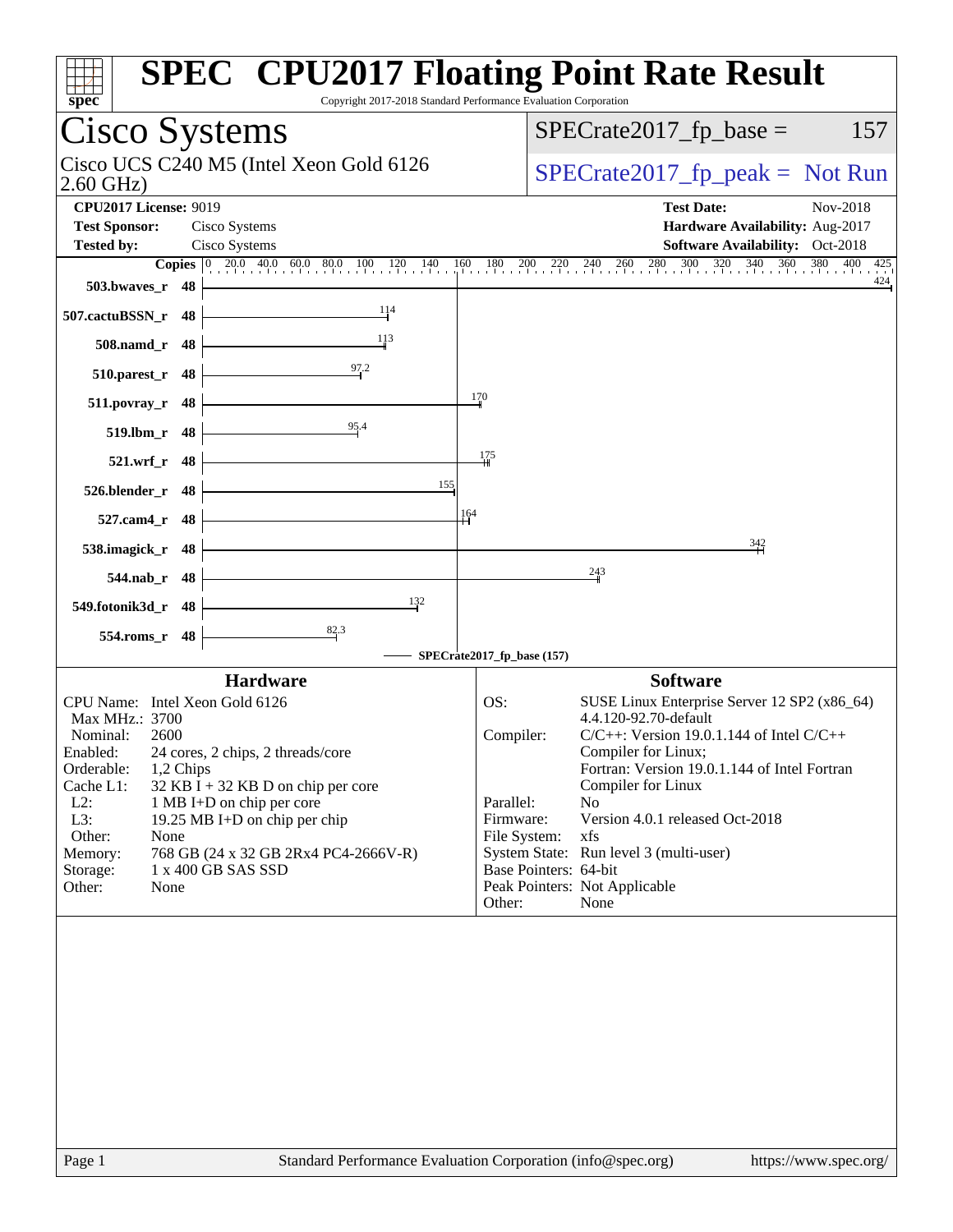

Copyright 2017-2018 Standard Performance Evaluation Corporation

## Cisco Systems

Cisco UCS C240 M5 (Intel Xeon Gold 6126  $\vert$  [SPECrate2017\\_fp\\_peak =](http://www.spec.org/auto/cpu2017/Docs/result-fields.html#SPECrate2017fppeak) Not Run

 $SPECTate2017<sub>fr</sub> base = 157$ 

2.60 GHz)

**[CPU2017 License:](http://www.spec.org/auto/cpu2017/Docs/result-fields.html#CPU2017License)** 9019 **[Test Date:](http://www.spec.org/auto/cpu2017/Docs/result-fields.html#TestDate)** Nov-2018 **[Test Sponsor:](http://www.spec.org/auto/cpu2017/Docs/result-fields.html#TestSponsor)** Cisco Systems **[Hardware Availability:](http://www.spec.org/auto/cpu2017/Docs/result-fields.html#HardwareAvailability)** Aug-2017 **[Tested by:](http://www.spec.org/auto/cpu2017/Docs/result-fields.html#Testedby)** Cisco Systems **[Software Availability:](http://www.spec.org/auto/cpu2017/Docs/result-fields.html#SoftwareAvailability)** Oct-2018

#### **[Results Table](http://www.spec.org/auto/cpu2017/Docs/result-fields.html#ResultsTable)**

| <b>Base</b>                      |               |                |                |                | <b>Peak</b> |                |       |               |                |              |                |              |                |              |
|----------------------------------|---------------|----------------|----------------|----------------|-------------|----------------|-------|---------------|----------------|--------------|----------------|--------------|----------------|--------------|
| <b>Benchmark</b>                 | <b>Copies</b> | <b>Seconds</b> | Ratio          | <b>Seconds</b> | Ratio       | <b>Seconds</b> | Ratio | <b>Copies</b> | <b>Seconds</b> | <b>Ratio</b> | <b>Seconds</b> | <b>Ratio</b> | <b>Seconds</b> | <b>Ratio</b> |
| 503.bwayes r                     | 48            | 1135           | 424            | 1134           | 424         | 1135           | 424   |               |                |              |                |              |                |              |
| 507.cactuBSSN r                  | 48            | 534            | 114            | 534            | 114         | 534            | 114   |               |                |              |                |              |                |              |
| $508$ .namd $r$                  | 48            | 405            | 113            | 405            | 113         | 409            | 111   |               |                |              |                |              |                |              |
| 510.parest_r                     | 48            | 1288           | 97.5           | 1296           | 96.9        | 1292           | 97.2  |               |                |              |                |              |                |              |
| 511.povray_r                     | 48            | 658            | <b>170</b>     | 659            | 170         | 654            | 171   |               |                |              |                |              |                |              |
| 519.lbm r                        | 48            | 530            | 95.4           | 530            | 95.4        | 530            | 95.4  |               |                |              |                |              |                |              |
| $521$ .wrf r                     | 48            | 620            | 173            | 613            | 175         | 609            | 177   |               |                |              |                |              |                |              |
| 526.blender r                    | 48            | 472            | 155            | 473            | 155         | 472            | 155   |               |                |              |                |              |                |              |
| $527.cam4_r$                     | 48            | 511            | 164            | 512            | <u>164</u>  | 525            | 160   |               |                |              |                |              |                |              |
| 538.imagick_r                    | 48            | 349            | 342            | 346            | 345         | 349            | 342   |               |                |              |                |              |                |              |
| $544$ .nab_r                     | 48            | 331            | 244            | 333            | 243         | 332            | 243   |               |                |              |                |              |                |              |
| 549.fotonik3d r                  | 48            | 1418           | 132            | 1415           | 132         | 1418           | 132   |               |                |              |                |              |                |              |
| $554$ .roms_r                    | 48            | 927            | 82.3           | 927            | 82.3        | 927            | 82.3  |               |                |              |                |              |                |              |
| $SPECrate2017_fp\_base =$<br>157 |               |                |                |                |             |                |       |               |                |              |                |              |                |              |
| $SPECrate2017$ fp peak =         |               |                | <b>Not Run</b> |                |             |                |       |               |                |              |                |              |                |              |

Results appear in the [order in which they were run.](http://www.spec.org/auto/cpu2017/Docs/result-fields.html#RunOrder) Bold underlined text [indicates a median measurement.](http://www.spec.org/auto/cpu2017/Docs/result-fields.html#Median)

#### **[Submit Notes](http://www.spec.org/auto/cpu2017/Docs/result-fields.html#SubmitNotes)**

 The numactl mechanism was used to bind copies to processors. The config file option 'submit' was used to generate numactl commands to bind each copy to a specific processor. For details, please see the config file.

#### **[Operating System Notes](http://www.spec.org/auto/cpu2017/Docs/result-fields.html#OperatingSystemNotes)**

Stack size set to unlimited using "ulimit -s unlimited"

#### **[General Notes](http://www.spec.org/auto/cpu2017/Docs/result-fields.html#GeneralNotes)**

Environment variables set by runcpu before the start of the run: LD\_LIBRARY\_PATH = "/home/cpu2017/lib/ia32:/home/cpu2017/lib/intel64"

 Binaries compiled on a system with 1x Intel Core i7-4790 CPU + 32GB RAM memory using Redhat Enterprise Linux 7.4 Transparent Huge Pages enabled by default Prior to runcpu invocation Filesystem page cache synced and cleared with: sync; echo 3> /proc/sys/vm/drop\_caches runcpu command invoked through numactl i.e.: numactl --interleave=all runcpu <etc> Yes: The test sponsor attests, as of date of publication, that CVE-2017-5754 (Meltdown) is mitigated in the system as tested and documented.

**(Continued on next page)**

| Page 2 | Standard Performance Evaluation Corporation (info@spec.org) | https://www.spec.org/ |
|--------|-------------------------------------------------------------|-----------------------|
|--------|-------------------------------------------------------------|-----------------------|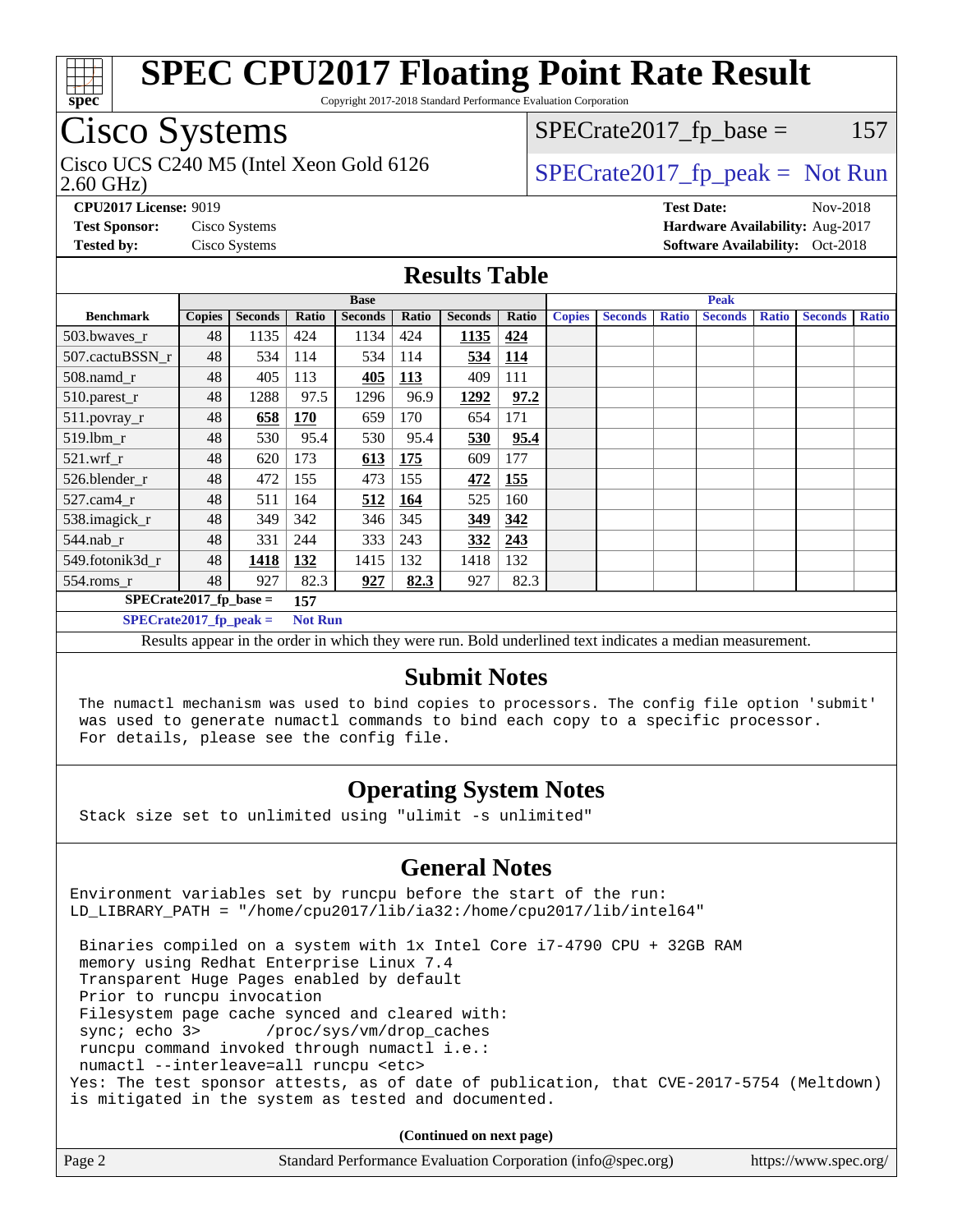

Copyright 2017-2018 Standard Performance Evaluation Corporation

## Cisco Systems

2.60 GHz) Cisco UCS C240 M5 (Intel Xeon Gold 6126  $\vert$  [SPECrate2017\\_fp\\_peak =](http://www.spec.org/auto/cpu2017/Docs/result-fields.html#SPECrate2017fppeak) Not Run

 $SPECTate2017<sub>fr</sub> base = 157$ 

**[Test Sponsor:](http://www.spec.org/auto/cpu2017/Docs/result-fields.html#TestSponsor)** Cisco Systems **[Hardware Availability:](http://www.spec.org/auto/cpu2017/Docs/result-fields.html#HardwareAvailability)** Aug-2017

**[CPU2017 License:](http://www.spec.org/auto/cpu2017/Docs/result-fields.html#CPU2017License)** 9019 **[Test Date:](http://www.spec.org/auto/cpu2017/Docs/result-fields.html#TestDate)** Nov-2018 **[Tested by:](http://www.spec.org/auto/cpu2017/Docs/result-fields.html#Testedby)** Cisco Systems **[Software Availability:](http://www.spec.org/auto/cpu2017/Docs/result-fields.html#SoftwareAvailability)** Oct-2018

#### **[General Notes \(Continued\)](http://www.spec.org/auto/cpu2017/Docs/result-fields.html#GeneralNotes)**

Yes: The test sponsor attests, as of date of publication, that CVE-2017-5753 (Spectre variant 1) is mitigated in the system as tested and documented. Yes: The test sponsor attests, as of date of publication, that CVE-2017-5715 (Spectre variant 2) is mitigated in the system as tested and documented.

#### **[Platform Notes](http://www.spec.org/auto/cpu2017/Docs/result-fields.html#PlatformNotes)**

Page 3 Standard Performance Evaluation Corporation [\(info@spec.org\)](mailto:info@spec.org) <https://www.spec.org/> BIOS Settings: Intel HyperThreading Technology set to Enabled CPU performance set to Enterprise Power Performance Tuning set to OS Controls SNC set to Enabled IMC Interleaving set to 1-way Interleave Patrol Scrub set to Disabled Sysinfo program /home/cpu2017/bin/sysinfo Rev: r5797 of 2017-06-14 96c45e4568ad54c135fd618bcc091c0f running on linux-klde Thu Nov 29 23:24:41 2018 SUT (System Under Test) info as seen by some common utilities. For more information on this section, see <https://www.spec.org/cpu2017/Docs/config.html#sysinfo> From /proc/cpuinfo model name : Intel(R) Xeon(R) Gold 6126 CPU @ 2.60GHz 2 "physical id"s (chips) 48 "processors" cores, siblings (Caution: counting these is hw and system dependent. The following excerpts from /proc/cpuinfo might not be reliable. Use with caution.) cpu cores : 12 siblings : 24 physical 0: cores 0 1 3 4 5 6 8 9 10 11 12 13 physical 1: cores 0 1 2 4 5 6 8 9 10 11 13 14 From lscpu: Architecture: x86\_64 CPU op-mode(s): 32-bit, 64-bit Byte Order: Little Endian  $CPU(s):$  48 On-line CPU(s) list: 0-47 Thread(s) per core: 2 Core(s) per socket: 12 Socket(s): 2 NUMA node(s): 4 Vendor ID: GenuineIntel CPU family: 6 Model: 85 **(Continued on next page)**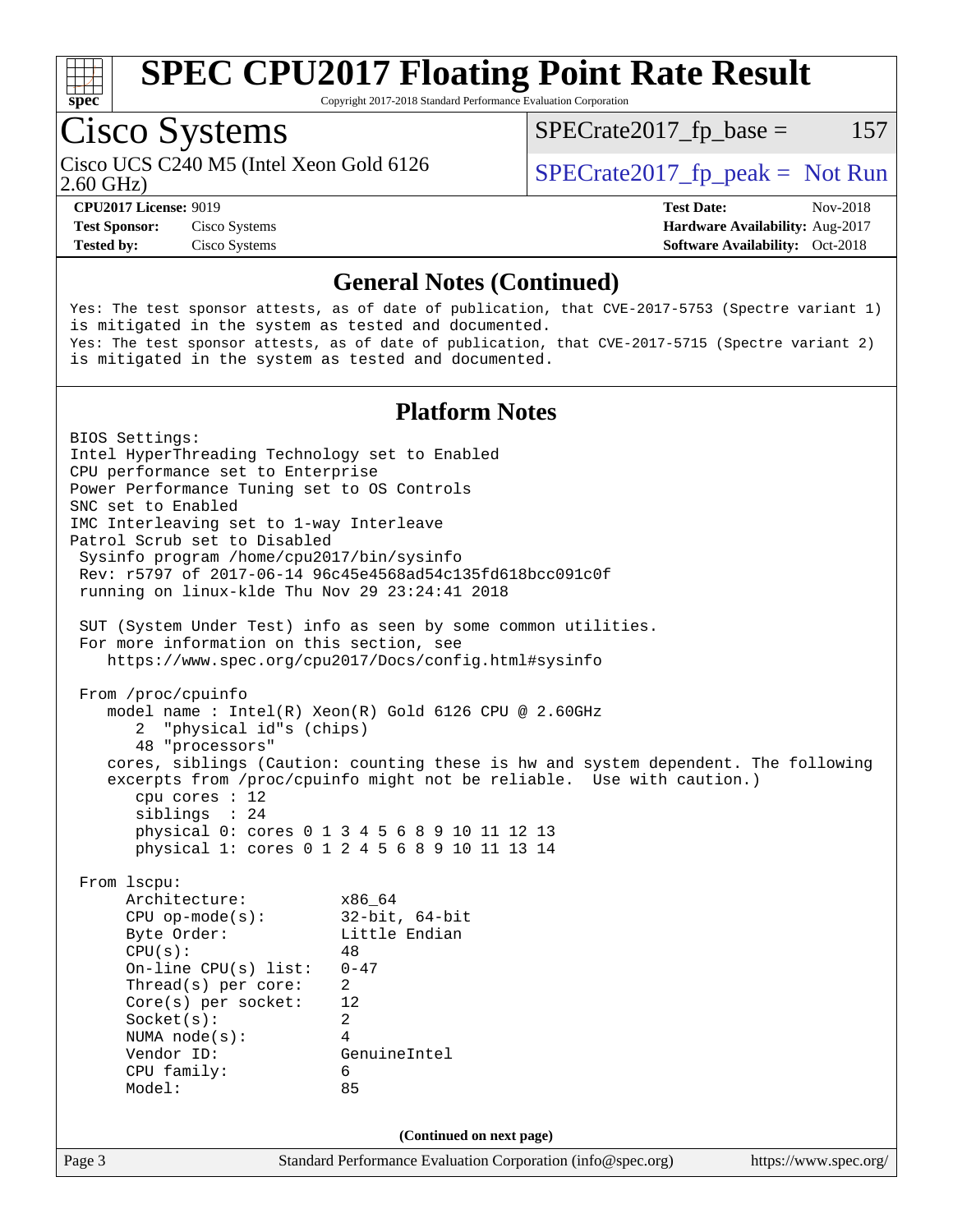

Copyright 2017-2018 Standard Performance Evaluation Corporation

Cisco Systems

 $SPECrate2017_fp\_base = 157$ 

2.60 GHz)

Cisco UCS C240 M5 (Intel Xeon Gold 6126  $SPECrate2017_fp\_peak = Not Run$ 

**[CPU2017 License:](http://www.spec.org/auto/cpu2017/Docs/result-fields.html#CPU2017License)** 9019 **[Test Date:](http://www.spec.org/auto/cpu2017/Docs/result-fields.html#TestDate)** Nov-2018 **[Test Sponsor:](http://www.spec.org/auto/cpu2017/Docs/result-fields.html#TestSponsor)** Cisco Systems **[Hardware Availability:](http://www.spec.org/auto/cpu2017/Docs/result-fields.html#HardwareAvailability)** Aug-2017 **[Tested by:](http://www.spec.org/auto/cpu2017/Docs/result-fields.html#Testedby)** Cisco Systems **[Software Availability:](http://www.spec.org/auto/cpu2017/Docs/result-fields.html#SoftwareAvailability)** Oct-2018

#### **[Platform Notes \(Continued\)](http://www.spec.org/auto/cpu2017/Docs/result-fields.html#PlatformNotes)**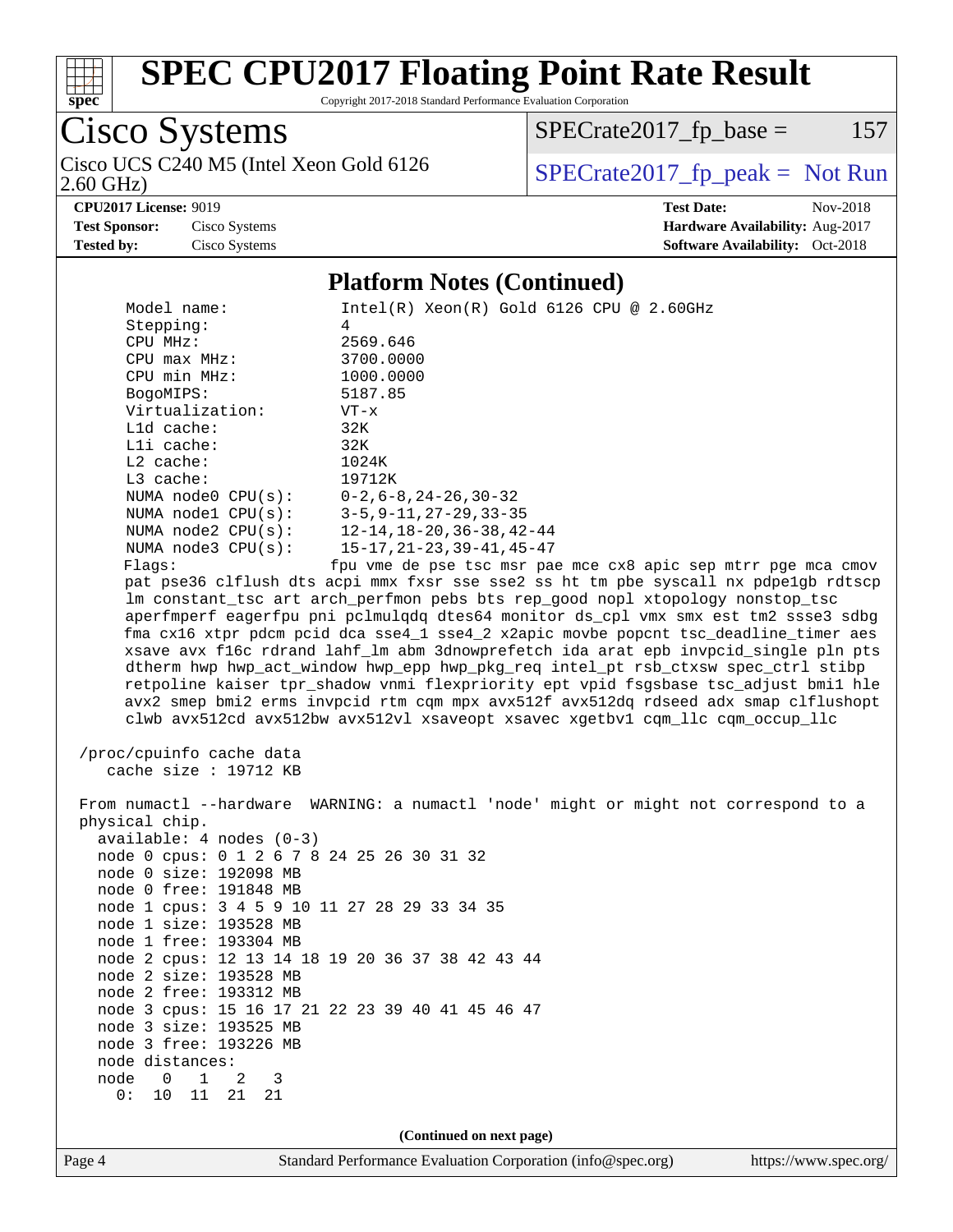| spec                                                                      | <b>SPEC CPU2017 Floating Point Rate Result</b><br>Copyright 2017-2018 Standard Performance Evaluation Corporation                                                                                                                                                                                                                                                        |                                                                                                                                                                            |
|---------------------------------------------------------------------------|--------------------------------------------------------------------------------------------------------------------------------------------------------------------------------------------------------------------------------------------------------------------------------------------------------------------------------------------------------------------------|----------------------------------------------------------------------------------------------------------------------------------------------------------------------------|
| Cisco Systems                                                             |                                                                                                                                                                                                                                                                                                                                                                          | $SPECrate2017_fp\_base =$<br>157                                                                                                                                           |
| $2.60$ GHz)                                                               | Cisco UCS C240 M5 (Intel Xeon Gold 6126)                                                                                                                                                                                                                                                                                                                                 | $SPECrate2017fr peak = Not Run$                                                                                                                                            |
| <b>CPU2017 License: 9019</b><br><b>Test Sponsor:</b><br><b>Tested by:</b> | Cisco Systems<br>Cisco Systems                                                                                                                                                                                                                                                                                                                                           | <b>Test Date:</b><br>Nov-2018<br>Hardware Availability: Aug-2017<br><b>Software Availability:</b> Oct-2018                                                                 |
|                                                                           | <b>Platform Notes (Continued)</b>                                                                                                                                                                                                                                                                                                                                        |                                                                                                                                                                            |
| 1:<br>2:<br>21<br>3:<br>21                                                | 21<br>11 10 21<br>21 10<br>11<br>21<br>11<br>10                                                                                                                                                                                                                                                                                                                          |                                                                                                                                                                            |
| From /proc/meminfo<br>MemTotal:<br>HugePages_Total:<br>Hugepagesize:      | 791225892 kB<br>0<br>2048 kB                                                                                                                                                                                                                                                                                                                                             |                                                                                                                                                                            |
| SuSE-release:<br>os-release:<br>ID="sles"<br>uname $-a$ :                 | From /etc/*release* /etc/*version*<br>SUSE Linux Enterprise Server 12 (x86_64)<br>$VERSION = 12$<br>PATCHLEVEL = 2<br># Please check /etc/os-release for details about this release.<br>NAME="SLES"<br>VERSION="12-SP2"<br>VERSION ID="12.2"<br>PRETTY_NAME="SUSE Linux Enterprise Server 12 SP2"<br>$ANSI$ _COLOR=" $0:32$ "<br>CPE_NAME="cpe:/o:suse:sles:12:sp2"      | # This file is deprecated and will be removed in a future service pack or release.<br>Linux linux-klde 4.4.120-92.70-default #1 SMP Wed Mar 14 15:59:43 UTC 2018 (52a83de) |
|                                                                           | x86 64 x86 64 x86 64 GNU/Linux<br>run-level 3 Nov 29 23:14                                                                                                                                                                                                                                                                                                               |                                                                                                                                                                            |
| Filesystem<br>$/\text{dev/sda}$ 3                                         | SPEC is set to: /home/cpu2017<br>Type Size Used Avail Use% Mounted on<br>xfs<br>212G 114G<br>99G 54% / home                                                                                                                                                                                                                                                              |                                                                                                                                                                            |
| Memory:                                                                   | this section. The 'dmidecode' program reads system data which is "intended to allow<br>hardware to be accurately determined", but the intent may not be met, as there are<br>frequent changes to hardware, firmware, and the "DMTF SMBIOS" standard.<br>BIOS Cisco Systems, Inc. C240M5.4.0.1.139.1003182220 10/03/2018<br>24x 0xCE00 M393A4K40BB2-CTD 32 GB 2 rank 2666 | Additional information from dmidecode follows. WARNING: Use caution when you interpret                                                                                     |
|                                                                           | (End of data from sysinfo program)                                                                                                                                                                                                                                                                                                                                       |                                                                                                                                                                            |
|                                                                           |                                                                                                                                                                                                                                                                                                                                                                          |                                                                                                                                                                            |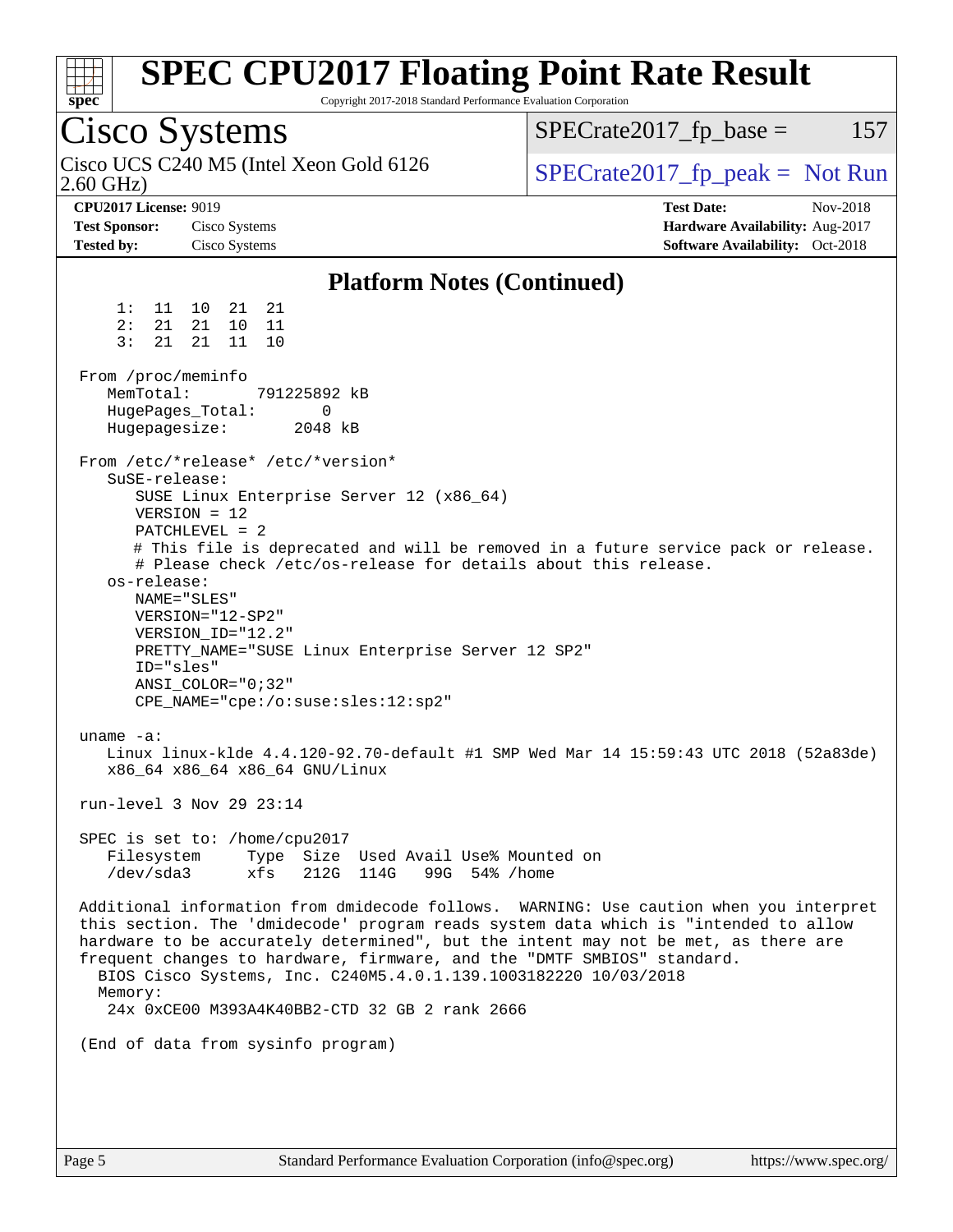

Copyright 2017-2018 Standard Performance Evaluation Corporation

# Cisco Systems<br>Cisco UCS C240 M5 (Intel Xeon Gold 6126

2.60 GHz)

 $SPECTate2017_fp\_base = 157$ 

 $SPECTate 2017_fp\_peak = Not Run$ 

**[CPU2017 License:](http://www.spec.org/auto/cpu2017/Docs/result-fields.html#CPU2017License)** 9019 **[Test Date:](http://www.spec.org/auto/cpu2017/Docs/result-fields.html#TestDate)** Nov-2018 **[Test Sponsor:](http://www.spec.org/auto/cpu2017/Docs/result-fields.html#TestSponsor)** Cisco Systems **[Hardware Availability:](http://www.spec.org/auto/cpu2017/Docs/result-fields.html#HardwareAvailability)** Aug-2017 **[Tested by:](http://www.spec.org/auto/cpu2017/Docs/result-fields.html#Testedby)** Cisco Systems **[Software Availability:](http://www.spec.org/auto/cpu2017/Docs/result-fields.html#SoftwareAvailability)** Oct-2018

#### **[Compiler Version Notes](http://www.spec.org/auto/cpu2017/Docs/result-fields.html#CompilerVersionNotes)**

| CC 519.1bm_r(base) 538.imagick_r(base) 544.nab_r(base)                                                                                                                     |  |  |  |  |  |
|----------------------------------------------------------------------------------------------------------------------------------------------------------------------------|--|--|--|--|--|
| icc (ICC) 19.0.1.144 20181018<br>Copyright (C) 1985-2018 Intel Corporation. All rights reserved.                                                                           |  |  |  |  |  |
| CXXC 508.namd_r(base) 510.parest_r(base)                                                                                                                                   |  |  |  |  |  |
| icpc (ICC) 19.0.1.144 20181018<br>Copyright (C) 1985-2018 Intel Corporation. All rights reserved.                                                                          |  |  |  |  |  |
| $CC$ 511.povray $r(base)$ 526.blender $r(base)$                                                                                                                            |  |  |  |  |  |
| icpc (ICC) 19.0.1.144 20181018<br>Copyright (C) 1985-2018 Intel Corporation. All rights reserved.<br>icc (ICC) 19.0.1.144 20181018                                         |  |  |  |  |  |
| Copyright (C) 1985-2018 Intel Corporation. All rights reserved.                                                                                                            |  |  |  |  |  |
| FC 507.cactuBSSN_r(base)                                                                                                                                                   |  |  |  |  |  |
| icpc (ICC) 19.0.1.144 20181018<br>Copyright (C) 1985-2018 Intel Corporation. All rights reserved.<br>icc (ICC) 19.0.1.144 20181018                                         |  |  |  |  |  |
| Copyright (C) 1985-2018 Intel Corporation.<br>All rights reserved.<br>ifort (IFORT) 19.0.1.144 20181018<br>Copyright (C) 1985-2018 Intel Corporation. All rights reserved. |  |  |  |  |  |
| 503.bwaves_r(base) 549.fotonik3d_r(base) 554.roms_r(base)<br>FC.                                                                                                           |  |  |  |  |  |
| ifort (IFORT) 19.0.1.144 20181018<br>Copyright (C) 1985-2018 Intel Corporation. All rights reserved.                                                                       |  |  |  |  |  |
| $521.wrf_r(base) 527.cam4_r(base)$                                                                                                                                         |  |  |  |  |  |
| ifort (IFORT) 19.0.1.144 20181018<br>Copyright (C) 1985-2018 Intel Corporation. All rights reserved.<br>icc (ICC) 19.0.1.144 20181018                                      |  |  |  |  |  |
| (Continued on next page)                                                                                                                                                   |  |  |  |  |  |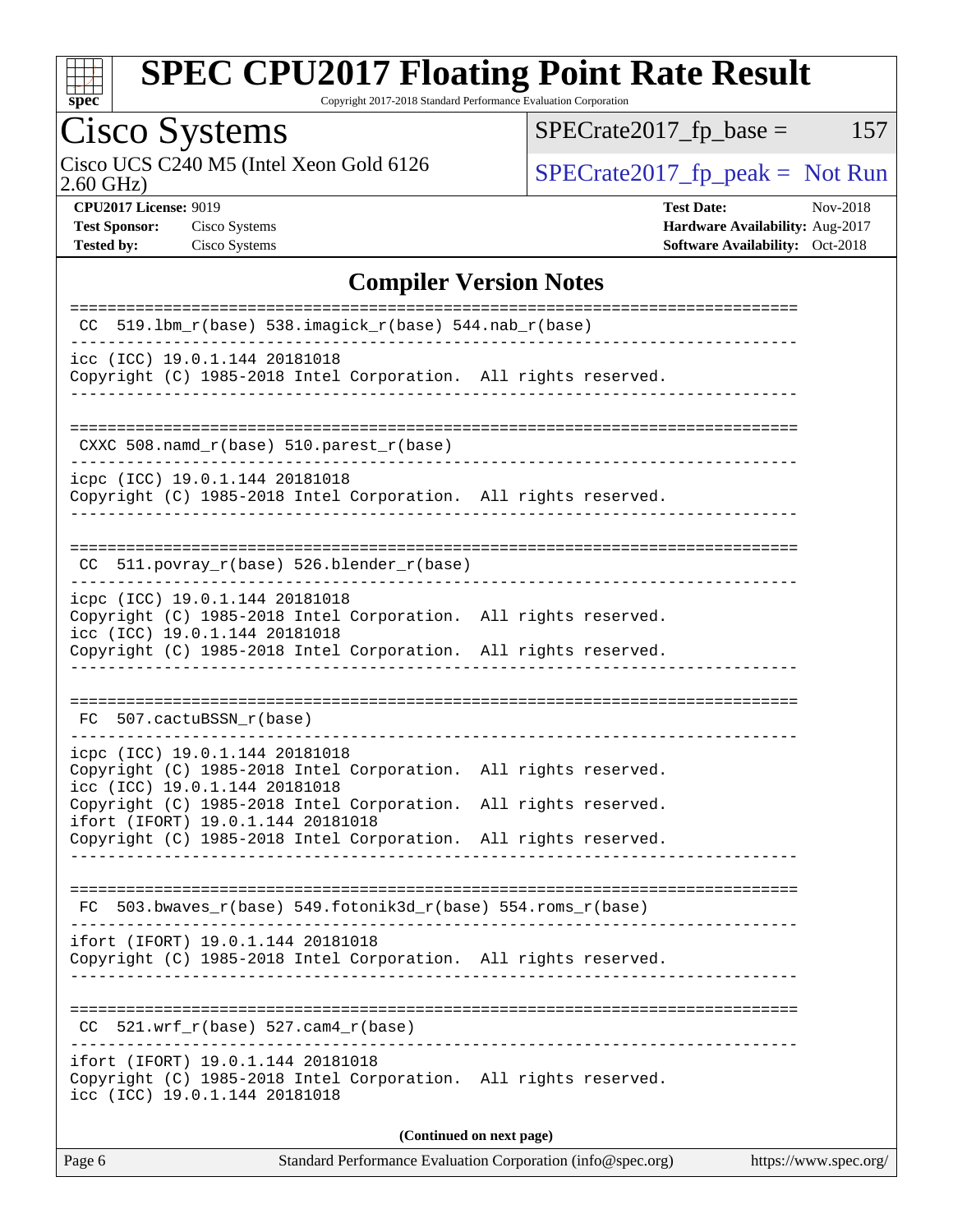

Copyright 2017-2018 Standard Performance Evaluation Corporation

## Cisco Systems

Cisco UCS C240 M5 (Intel Xeon Gold 6126  $\vert$  [SPECrate2017\\_fp\\_peak =](http://www.spec.org/auto/cpu2017/Docs/result-fields.html#SPECrate2017fppeak) Not Run

 $SPECTate2017<sub>fr</sub> base = 157$ 

2.60 GHz)

**[CPU2017 License:](http://www.spec.org/auto/cpu2017/Docs/result-fields.html#CPU2017License)** 9019 **[Test Date:](http://www.spec.org/auto/cpu2017/Docs/result-fields.html#TestDate)** Nov-2018 **[Test Sponsor:](http://www.spec.org/auto/cpu2017/Docs/result-fields.html#TestSponsor)** Cisco Systems **[Hardware Availability:](http://www.spec.org/auto/cpu2017/Docs/result-fields.html#HardwareAvailability)** Aug-2017 **[Tested by:](http://www.spec.org/auto/cpu2017/Docs/result-fields.html#Testedby)** Cisco Systems **[Software Availability:](http://www.spec.org/auto/cpu2017/Docs/result-fields.html#SoftwareAvailability)** Oct-2018

#### **[Compiler Version Notes \(Continued\)](http://www.spec.org/auto/cpu2017/Docs/result-fields.html#CompilerVersionNotes)**

Copyright (C) 1985-2018 Intel Corporation. All rights reserved. ------------------------------------------------------------------------------

### **[Base Compiler Invocation](http://www.spec.org/auto/cpu2017/Docs/result-fields.html#BaseCompilerInvocation)**

[C benchmarks](http://www.spec.org/auto/cpu2017/Docs/result-fields.html#Cbenchmarks):  $\text{icc}$  -m64 -std=c11

[C++ benchmarks:](http://www.spec.org/auto/cpu2017/Docs/result-fields.html#CXXbenchmarks) [icpc -m64](http://www.spec.org/cpu2017/results/res2018q4/cpu2017-20181211-10250.flags.html#user_CXXbase_intel_icpc_64bit_4ecb2543ae3f1412ef961e0650ca070fec7b7afdcd6ed48761b84423119d1bf6bdf5cad15b44d48e7256388bc77273b966e5eb805aefd121eb22e9299b2ec9d9)

[Fortran benchmarks](http://www.spec.org/auto/cpu2017/Docs/result-fields.html#Fortranbenchmarks): [ifort -m64](http://www.spec.org/cpu2017/results/res2018q4/cpu2017-20181211-10250.flags.html#user_FCbase_intel_ifort_64bit_24f2bb282fbaeffd6157abe4f878425411749daecae9a33200eee2bee2fe76f3b89351d69a8130dd5949958ce389cf37ff59a95e7a40d588e8d3a57e0c3fd751)

[Benchmarks using both Fortran and C](http://www.spec.org/auto/cpu2017/Docs/result-fields.html#BenchmarksusingbothFortranandC): [ifort -m64](http://www.spec.org/cpu2017/results/res2018q4/cpu2017-20181211-10250.flags.html#user_CC_FCbase_intel_ifort_64bit_24f2bb282fbaeffd6157abe4f878425411749daecae9a33200eee2bee2fe76f3b89351d69a8130dd5949958ce389cf37ff59a95e7a40d588e8d3a57e0c3fd751) [icc -m64 -std=c11](http://www.spec.org/cpu2017/results/res2018q4/cpu2017-20181211-10250.flags.html#user_CC_FCbase_intel_icc_64bit_c11_33ee0cdaae7deeeab2a9725423ba97205ce30f63b9926c2519791662299b76a0318f32ddfffdc46587804de3178b4f9328c46fa7c2b0cd779d7a61945c91cd35)

[Benchmarks using both C and C++](http://www.spec.org/auto/cpu2017/Docs/result-fields.html#BenchmarksusingbothCandCXX): [icpc -m64](http://www.spec.org/cpu2017/results/res2018q4/cpu2017-20181211-10250.flags.html#user_CC_CXXbase_intel_icpc_64bit_4ecb2543ae3f1412ef961e0650ca070fec7b7afdcd6ed48761b84423119d1bf6bdf5cad15b44d48e7256388bc77273b966e5eb805aefd121eb22e9299b2ec9d9) [icc -m64 -std=c11](http://www.spec.org/cpu2017/results/res2018q4/cpu2017-20181211-10250.flags.html#user_CC_CXXbase_intel_icc_64bit_c11_33ee0cdaae7deeeab2a9725423ba97205ce30f63b9926c2519791662299b76a0318f32ddfffdc46587804de3178b4f9328c46fa7c2b0cd779d7a61945c91cd35)

[Benchmarks using Fortran, C, and C++:](http://www.spec.org/auto/cpu2017/Docs/result-fields.html#BenchmarksusingFortranCandCXX) [icpc -m64](http://www.spec.org/cpu2017/results/res2018q4/cpu2017-20181211-10250.flags.html#user_CC_CXX_FCbase_intel_icpc_64bit_4ecb2543ae3f1412ef961e0650ca070fec7b7afdcd6ed48761b84423119d1bf6bdf5cad15b44d48e7256388bc77273b966e5eb805aefd121eb22e9299b2ec9d9) [icc -m64 -std=c11](http://www.spec.org/cpu2017/results/res2018q4/cpu2017-20181211-10250.flags.html#user_CC_CXX_FCbase_intel_icc_64bit_c11_33ee0cdaae7deeeab2a9725423ba97205ce30f63b9926c2519791662299b76a0318f32ddfffdc46587804de3178b4f9328c46fa7c2b0cd779d7a61945c91cd35) [ifort -m64](http://www.spec.org/cpu2017/results/res2018q4/cpu2017-20181211-10250.flags.html#user_CC_CXX_FCbase_intel_ifort_64bit_24f2bb282fbaeffd6157abe4f878425411749daecae9a33200eee2bee2fe76f3b89351d69a8130dd5949958ce389cf37ff59a95e7a40d588e8d3a57e0c3fd751)

## **[Base Portability Flags](http://www.spec.org/auto/cpu2017/Docs/result-fields.html#BasePortabilityFlags)**

 503.bwaves\_r: [-DSPEC\\_LP64](http://www.spec.org/cpu2017/results/res2018q4/cpu2017-20181211-10250.flags.html#suite_basePORTABILITY503_bwaves_r_DSPEC_LP64) 507.cactuBSSN\_r: [-DSPEC\\_LP64](http://www.spec.org/cpu2017/results/res2018q4/cpu2017-20181211-10250.flags.html#suite_basePORTABILITY507_cactuBSSN_r_DSPEC_LP64) 508.namd\_r: [-DSPEC\\_LP64](http://www.spec.org/cpu2017/results/res2018q4/cpu2017-20181211-10250.flags.html#suite_basePORTABILITY508_namd_r_DSPEC_LP64) 510.parest\_r: [-DSPEC\\_LP64](http://www.spec.org/cpu2017/results/res2018q4/cpu2017-20181211-10250.flags.html#suite_basePORTABILITY510_parest_r_DSPEC_LP64) 511.povray\_r: [-DSPEC\\_LP64](http://www.spec.org/cpu2017/results/res2018q4/cpu2017-20181211-10250.flags.html#suite_basePORTABILITY511_povray_r_DSPEC_LP64) 519.lbm\_r: [-DSPEC\\_LP64](http://www.spec.org/cpu2017/results/res2018q4/cpu2017-20181211-10250.flags.html#suite_basePORTABILITY519_lbm_r_DSPEC_LP64) 521.wrf\_r: [-DSPEC\\_LP64](http://www.spec.org/cpu2017/results/res2018q4/cpu2017-20181211-10250.flags.html#suite_basePORTABILITY521_wrf_r_DSPEC_LP64) [-DSPEC\\_CASE\\_FLAG](http://www.spec.org/cpu2017/results/res2018q4/cpu2017-20181211-10250.flags.html#b521.wrf_r_baseCPORTABILITY_DSPEC_CASE_FLAG) [-convert big\\_endian](http://www.spec.org/cpu2017/results/res2018q4/cpu2017-20181211-10250.flags.html#user_baseFPORTABILITY521_wrf_r_convert_big_endian_c3194028bc08c63ac5d04de18c48ce6d347e4e562e8892b8bdbdc0214820426deb8554edfa529a3fb25a586e65a3d812c835984020483e7e73212c4d31a38223) 526.blender\_r: [-DSPEC\\_LP64](http://www.spec.org/cpu2017/results/res2018q4/cpu2017-20181211-10250.flags.html#suite_basePORTABILITY526_blender_r_DSPEC_LP64) [-DSPEC\\_LINUX](http://www.spec.org/cpu2017/results/res2018q4/cpu2017-20181211-10250.flags.html#b526.blender_r_baseCPORTABILITY_DSPEC_LINUX) [-funsigned-char](http://www.spec.org/cpu2017/results/res2018q4/cpu2017-20181211-10250.flags.html#user_baseCPORTABILITY526_blender_r_force_uchar_40c60f00ab013830e2dd6774aeded3ff59883ba5a1fc5fc14077f794d777847726e2a5858cbc7672e36e1b067e7e5c1d9a74f7176df07886a243d7cc18edfe67) 527.cam4\_r: [-DSPEC\\_LP64](http://www.spec.org/cpu2017/results/res2018q4/cpu2017-20181211-10250.flags.html#suite_basePORTABILITY527_cam4_r_DSPEC_LP64) [-DSPEC\\_CASE\\_FLAG](http://www.spec.org/cpu2017/results/res2018q4/cpu2017-20181211-10250.flags.html#b527.cam4_r_baseCPORTABILITY_DSPEC_CASE_FLAG) 538.imagick\_r: [-DSPEC\\_LP64](http://www.spec.org/cpu2017/results/res2018q4/cpu2017-20181211-10250.flags.html#suite_basePORTABILITY538_imagick_r_DSPEC_LP64) 544.nab\_r: [-DSPEC\\_LP64](http://www.spec.org/cpu2017/results/res2018q4/cpu2017-20181211-10250.flags.html#suite_basePORTABILITY544_nab_r_DSPEC_LP64) 549.fotonik3d\_r: [-DSPEC\\_LP64](http://www.spec.org/cpu2017/results/res2018q4/cpu2017-20181211-10250.flags.html#suite_basePORTABILITY549_fotonik3d_r_DSPEC_LP64) 554.roms\_r: [-DSPEC\\_LP64](http://www.spec.org/cpu2017/results/res2018q4/cpu2017-20181211-10250.flags.html#suite_basePORTABILITY554_roms_r_DSPEC_LP64)